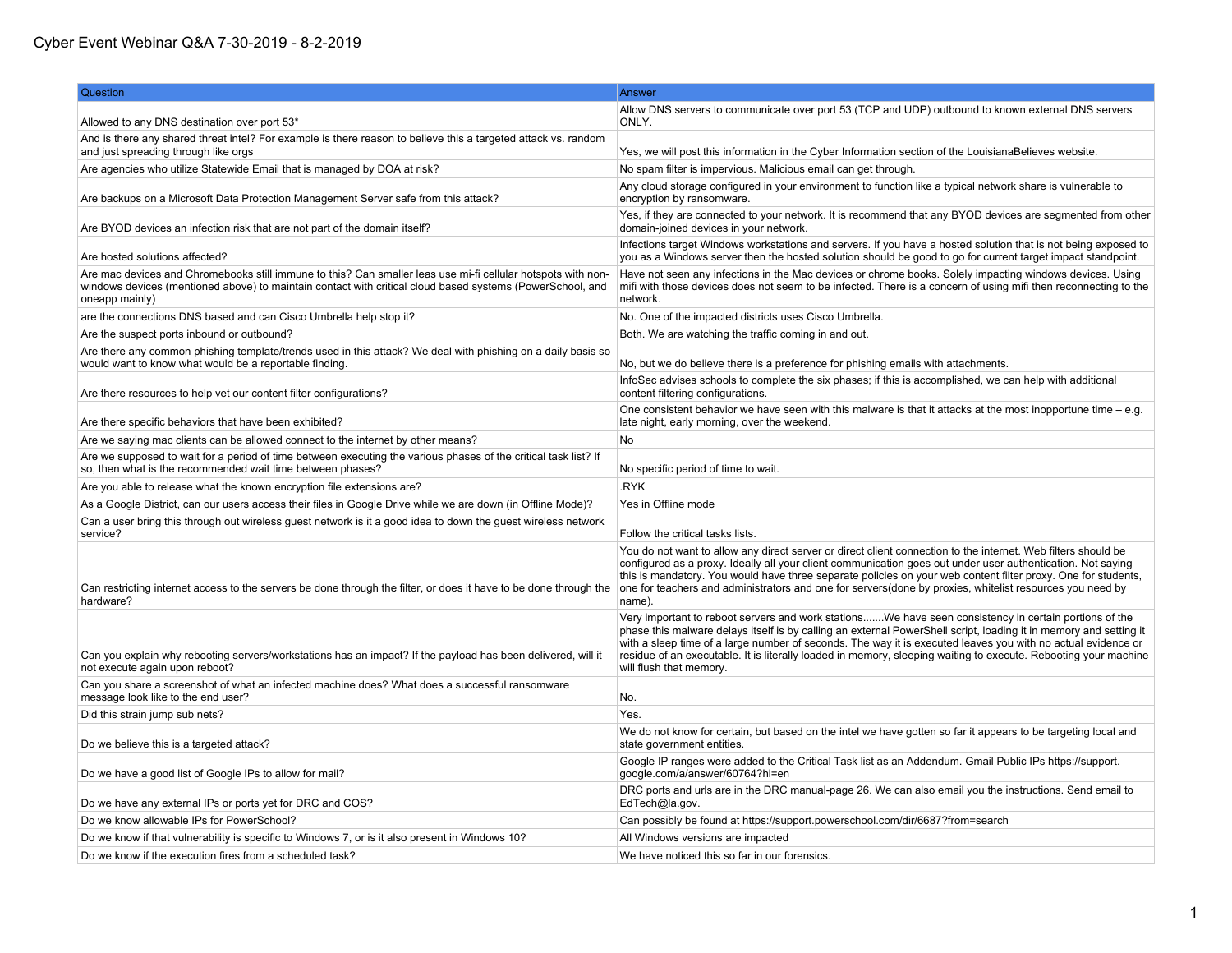| Do we know the reach back target of the software?                                                                                                                                                                                       | <b>No</b>                                                                                                                                                                                                                                                                                                                                                                                                                                 |
|-----------------------------------------------------------------------------------------------------------------------------------------------------------------------------------------------------------------------------------------|-------------------------------------------------------------------------------------------------------------------------------------------------------------------------------------------------------------------------------------------------------------------------------------------------------------------------------------------------------------------------------------------------------------------------------------------|
| Do we know where this is coming from? Any specific domains?                                                                                                                                                                             | No, but review loCs for outgoing traffic from you network for specific ports that are connected to the malware.                                                                                                                                                                                                                                                                                                                           |
| DO we need to be worried about classroom computer management software i.e. LanSchool, Impero?                                                                                                                                           | Anything with a Windows OS you should be concerned about.                                                                                                                                                                                                                                                                                                                                                                                 |
| Does it bypass user account control?                                                                                                                                                                                                    | Yes                                                                                                                                                                                                                                                                                                                                                                                                                                       |
| Does it use zero day exploits?                                                                                                                                                                                                          | Unknown at this time.                                                                                                                                                                                                                                                                                                                                                                                                                     |
| Does securly block uncategorized sites? Not seeing an option for that                                                                                                                                                                   | Please contact your vendor for support.                                                                                                                                                                                                                                                                                                                                                                                                   |
| Does that rule out cloud based web filters?                                                                                                                                                                                             | Dustin least familiar with these. Send screenshot of config and we can give you some instructions.                                                                                                                                                                                                                                                                                                                                        |
| does this back up system, work with virtual servers                                                                                                                                                                                     | Yes                                                                                                                                                                                                                                                                                                                                                                                                                                       |
| Does this seem to be automated or active engagement from a threat actor                                                                                                                                                                 | Both.                                                                                                                                                                                                                                                                                                                                                                                                                                     |
| Does this virus affect Google Education Suite?                                                                                                                                                                                          | If it is configured like a network share (SMB), it will be encrypted by Ransomware.                                                                                                                                                                                                                                                                                                                                                       |
| does unitrends back up VMware servers as well?                                                                                                                                                                                          | Yes. Good for up to several terabytes. Not meant for really large installations. Doesn't take the place of phase<br>5. This is a solution to future proof. This is something that would take several months to implement. We can<br>look into rolling it out as a service. Not currently offered to local government. If you want to implement on your<br>own, we can help with that. OTS gets economy of scale when it comes to pricing. |
| Does VMware infrastructure need to be rebooted before phase 1 and 2 are completed, if an infected system is<br>rebooted is there an indicator of the PowerShell script running that could be use to guess if the system if<br>infected? | No                                                                                                                                                                                                                                                                                                                                                                                                                                        |
| Don't want to be pickyvery grateful, but is the IP list on the updated task list available in excel?                                                                                                                                    | Working on an IP list. Put it in a document to share internally with IT directors based on contact list we have.                                                                                                                                                                                                                                                                                                                          |
| Even if we have not been impacted, do we still need to go through these steps?                                                                                                                                                          | Yes, if you are school district, charter, or non-public school it is recommended you complete these steps.                                                                                                                                                                                                                                                                                                                                |
| Has any AV been picking up on this strand of malware?                                                                                                                                                                                   | No.                                                                                                                                                                                                                                                                                                                                                                                                                                       |
| Has any information been delivered about what patches needs to installed on servers/workstation to help stop<br>emotet and trickbot from spreading if a machine gets infected?                                                          | No, but you should patch all hardware and software with latest firmware and security updates. Also, make<br>sure your AV client is installed on all endpoints and server with the updated definitions.                                                                                                                                                                                                                                    |
| has any of the virus been decrypted yet for forensics?                                                                                                                                                                                  | No. But sample files are being sent to the FBI for analysis.                                                                                                                                                                                                                                                                                                                                                                              |
| Has anyone been able to obtain ports and ips from Heartland or Frontline/Aesop?                                                                                                                                                         | Heartland told us that all of their on prim apps communicate over TCP/2923. If you have cloud, it's all 80 and<br>443                                                                                                                                                                                                                                                                                                                     |
| Has data been exfilled or believed to have exfilled or is it lockup in place and ransom for access                                                                                                                                      | No confirm reports of data exfiltration so far.                                                                                                                                                                                                                                                                                                                                                                                           |
| Has Malwarebytes for teams been patched to detect this if emotet or trickbot are lurking on a system?                                                                                                                                   | Malwarebytes and other vendors are continuously updating their malware/ransomware signatures.<br>However, AV is not a silver bullet to stop this attack. With this malware outbreak every single instance in a<br>new permutation from a signature standpoint making AV detection difficult.                                                                                                                                              |
| Have all superintendents been notified of these steps?                                                                                                                                                                                  | All superintendents will receive a message from John White today(7-30-19)                                                                                                                                                                                                                                                                                                                                                                 |
| Have any Linux based backup solutions been encrypted that we know of?                                                                                                                                                                   | Linux is not impacted, but if it hosts Samba shares to Windows devices it is backing up it is possible that the<br>files exposed via the service can be encrypted.                                                                                                                                                                                                                                                                        |
| Heartland / Mosaic also please                                                                                                                                                                                                          | Email was sent to district contacts                                                                                                                                                                                                                                                                                                                                                                                                       |
| How do private schools get notified of updates of information?                                                                                                                                                                          | Information is being posted under the Cyber Security Info section on the LDOE Homepage - louisianabelieves.<br>com. Also, any email communications related to the Cyber Incident will be sent to public, charter, and non-<br>public schools.                                                                                                                                                                                             |
| How do we handle SFTP outbound and inbound                                                                                                                                                                                              | Follow the critical task list. If SFTP services is a critical function you will need create ACLs to allow outbound<br>and inbound access to SFTP sites. This should only be allowed by explicit source IPs, destination IPs, and<br>destination ports.                                                                                                                                                                                    |
| How does this strain migrate across the network? If a person has local admin, but does not have domain<br>admin are they are a risk for allowing it move sideways to the domain controller?                                             | Attackers move laterally across your network collecting credentials, looking for highest privilege account.<br>Never run as an administrator and browse the internet or check email.                                                                                                                                                                                                                                                      |
| How long should we leave the internet turned off?                                                                                                                                                                                       | Follow the critical tasks lists. Internet services we become available in phases.                                                                                                                                                                                                                                                                                                                                                         |
| How many PCs and servers have been found to be infected so far in the (4) districts?                                                                                                                                                    | It is a large number. Do not have a total but Windows devices are targeted.                                                                                                                                                                                                                                                                                                                                                               |
| How thorough must the reboot step be? What if we miss a few workgroup computers?                                                                                                                                                        | Do not miss any devices.                                                                                                                                                                                                                                                                                                                                                                                                                  |
| how will all this affect VoIP systems?                                                                                                                                                                                                  | VoIP service will be impacted and will need to be restored in Phase 2                                                                                                                                                                                                                                                                                                                                                                     |
| How will we access Jcampus and SER during School hours?                                                                                                                                                                                 | As you get through the phases you will able to get back to your systems. You may have to use paper<br>processes near term. School by school decision. Good to start the process                                                                                                                                                                                                                                                           |
| If end user machines are not rebooted before phase 3 will it cause an issue?                                                                                                                                                            | Yes every windows machine must be rebooted before you go to phase 3                                                                                                                                                                                                                                                                                                                                                                       |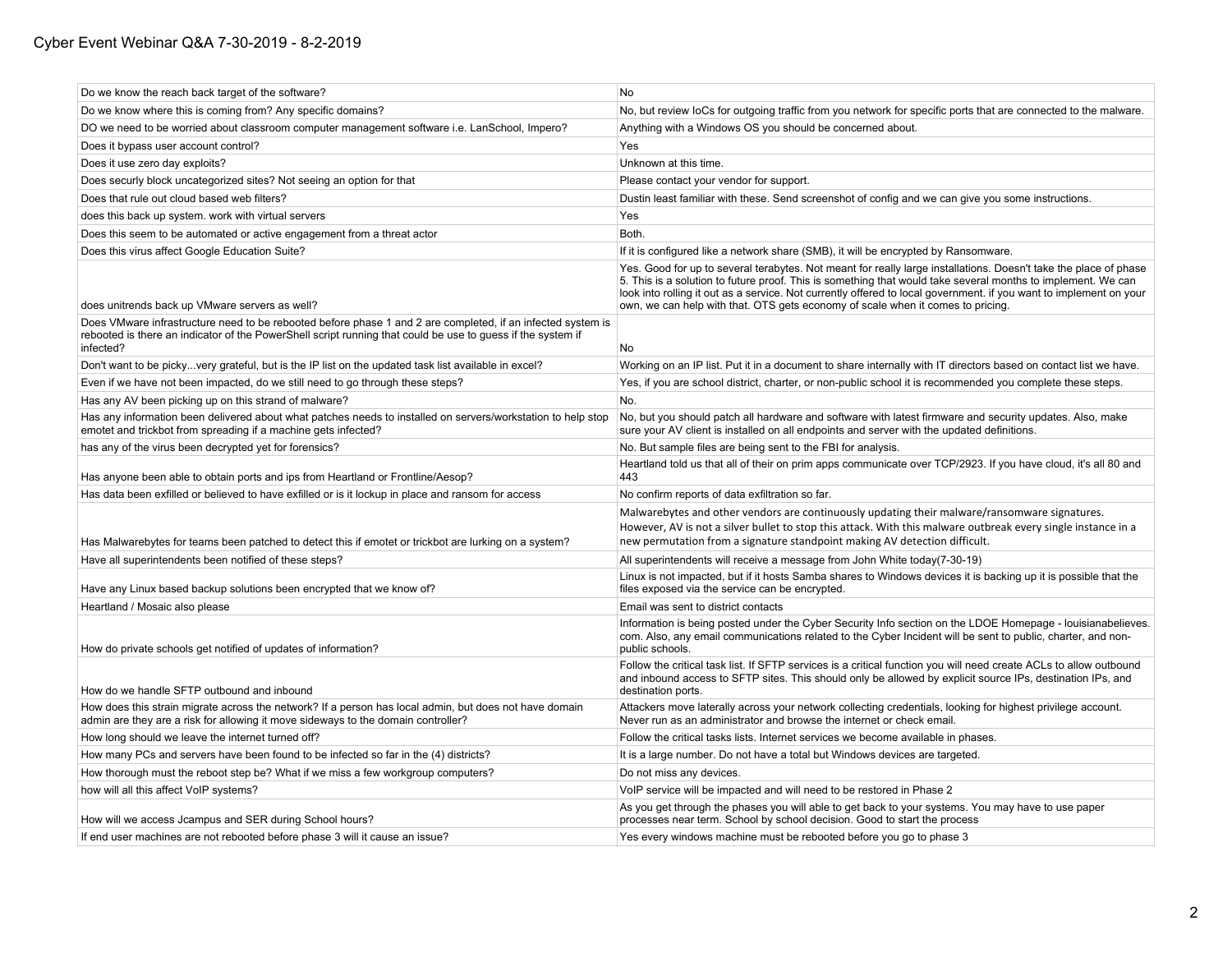| If Google is being used and you are only using the web access for it, does that meet the requirements for<br>google only servers?                                                                                                                                                                                                                                  | If you are only using Google then allow port 443 to Gmail IPs                                                                                                                                                                                                                                                                                    |
|--------------------------------------------------------------------------------------------------------------------------------------------------------------------------------------------------------------------------------------------------------------------------------------------------------------------------------------------------------------------|--------------------------------------------------------------------------------------------------------------------------------------------------------------------------------------------------------------------------------------------------------------------------------------------------------------------------------------------------|
| if it calls back out to the internet and we block according to the state police release 19-8480 would that protect<br>us? -tech                                                                                                                                                                                                                                    | No                                                                                                                                                                                                                                                                                                                                               |
| If our content filter does not proxy, but all 80 and 443 traffic is going through the content filter, can we ignore<br>your statement about proxy only to the internet                                                                                                                                                                                             | This is the only extension we have seen so far.                                                                                                                                                                                                                                                                                                  |
| If server has been set up to dynamically update some specific data to outside vendors like for our cafeteria<br>management software. How do we not have them allowed internet access?                                                                                                                                                                              | Only allow the server to communicate to with the IPs associated with the vendors and only over the ports<br>required.                                                                                                                                                                                                                            |
| If the rogue executable is unknown, then how will backing up systems be effective, i.e., restoring from backup<br>could potentially reintroduce the infected file?                                                                                                                                                                                                 | Avoid restoring VMs from backups if it has been impacted by malware. Do a data level restore and do not<br>restore any executable files. Download/Install executables from the original trusted source (CD/DVD media,<br>vendor website or FTP)                                                                                                  |
| If we are using DNS Root Hints for our DNS, should our Firewall rule be Inside DNS Servers Allowed to Any<br>DNS source over port 53?                                                                                                                                                                                                                              | Only allow internal DNS servers to communicate with root DNS servers over port 53. Client and other servers<br>should be pointing to your internal DNS servers for DNS resolution.                                                                                                                                                               |
| if we detect hits on port 445 trying to hit us and are getting denied, should we assume the devices that are<br>being hit are infected?                                                                                                                                                                                                                            | Inside your network if you have identified one of the indicators of compromise contact OTS immediately.                                                                                                                                                                                                                                          |
| If we have done all of the steps except reboot servers, would we need to go back and reblock the other items<br>(to Phase 2) and redo all phases after the reboot.                                                                                                                                                                                                 | The order of the task list is very important. It must be followed in the order listed. Do not skip any steps.                                                                                                                                                                                                                                    |
| If you are using onsite patch management and it is on the same VLAN as the rest of the servers. Working with<br>the recommendation that all internet communication is blocked from all servers, what is the recommendation<br>you would give to make sure that patching can continue? This may not be asked in the correct phase but<br>please answer if possible. | It is not recommended in this phase.                                                                                                                                                                                                                                                                                                             |
| If your BYOD & Guest networks have firewall rules stopping all traffic from crossing over to the student & staff<br>networks is it ok to leave those networks more open to the internet?                                                                                                                                                                           | No                                                                                                                                                                                                                                                                                                                                               |
| In phase 6, you have a line item that says to block "websites using IP addresses instead of DNS names".<br>What does this mean and what's the best way to do this? firewall? content filter?                                                                                                                                                                       | This should be configured at the web content filter. This will prevent browsing to websites using https://x.x.x.x<br>IP address instead of the domain name.                                                                                                                                                                                      |
| in the Indicators of Compromise, the presence of adavapi32.dll is an indicator. This dll though is a core part of<br>windows. Does this dll appear in specific places that are more suspicious than others?                                                                                                                                                        | adavapi32- Dustin doesn't consider this as high on the list. It's important to look at domain controllers, core<br>server infrastructure and network traffic. Looking for the ports we listed.                                                                                                                                                   |
| In yesterday's call, it was mentioned that filtering should scan all internet files. Is this the antivirus, not filtering?                                                                                                                                                                                                                                         | Traditionally you have one of two options. You have a filtering mechanism part of a larger suite. The other<br>option is someone not owned by a large software company but they interact with mcafee, etc. If you are not<br>sure what to do contact us through the edtech email, screenshot what you are seeing and we can provide<br>guidance. |
| Is a tape backup on our financial server enough? We have four tapes and I think they do them nightly but not<br>certain they do them every single day. Is that sufficient?                                                                                                                                                                                         | Recommend following the 3-2-1 backup strategy - https://www.cloudberrylab.com/resources/blog/following-3-<br>2-1-backup-strategy/                                                                                                                                                                                                                |
| Is it possible to get any indicators (Domains, Hashes, IPs)                                                                                                                                                                                                                                                                                                        | Yes, loC and other documents related to this malware will be posted to the DOE website.                                                                                                                                                                                                                                                          |
| Is it still the case that being totally offline is still a protection for a machine that may be potentially<br>compromised?                                                                                                                                                                                                                                        | Any computer that may be infected/compromised should be taken offline. Please unplug from the network or<br>disable the network port but leave the computer powered on. Contact Carol Mosley and your local OEP<br>Director so we can decide if a forensics team needs to come onsite.                                                           |
| Is not rated the same as not categorized in the firewall settings                                                                                                                                                                                                                                                                                                  | Maybe. Please confirm with your web content filtering vendor.                                                                                                                                                                                                                                                                                    |
| Is offsite backup enough, or do you recommend offline backup as well?                                                                                                                                                                                                                                                                                              | You should have a least one offline copy of your backup if this is already happening with your offsite backup<br>then you are in a good posture. Recommend following the 3-2-1 backup strategy - https://www.cloudberrylab.<br>com/resources/blog/following-3-2-1-backup-strategy/                                                               |
| Is the list of outgoing ports listed somewhere that we need to look for?                                                                                                                                                                                                                                                                                           | See IoC document on DOE website                                                                                                                                                                                                                                                                                                                  |
| Is the OEP survey the same as the LDOE Cybersecurity Survey?                                                                                                                                                                                                                                                                                                       | There are overlapping questions in both. Please complete both surveys.                                                                                                                                                                                                                                                                           |
| Is there a "file name" we should look for? Is there a particular pattern to watch for?                                                                                                                                                                                                                                                                             | There isn't a specific file name to look for. We will update the Indicators of Compromise (loC) document as we<br>have additional info to share.                                                                                                                                                                                                 |
| is there a certain IP address, URL or file name we can block specifically?                                                                                                                                                                                                                                                                                         | Please follow the Critical Task List.                                                                                                                                                                                                                                                                                                            |
| Is there a hash                                                                                                                                                                                                                                                                                                                                                    | <b>No</b>                                                                                                                                                                                                                                                                                                                                        |
| Is there a minimum amount of time that needs to transpire between phases if the are followed in order?                                                                                                                                                                                                                                                             | No                                                                                                                                                                                                                                                                                                                                               |
| Is there any documentation specific to the Threat Available get a better understanding of the threat?                                                                                                                                                                                                                                                              | https://www.louisianabelieves.com/measuringresults/digital-schools                                                                                                                                                                                                                                                                               |
| Is there concern about remote access tools such as Log me in, team viewer, bomgar, and go to my pc being<br>exploited and providing an avenue for access?                                                                                                                                                                                                          | Yes. See IoC document on the DOE website.                                                                                                                                                                                                                                                                                                        |
| Is this isolated to Louisiana or have nearby states been impacted?                                                                                                                                                                                                                                                                                                 | No, it is a nationwide issue                                                                                                                                                                                                                                                                                                                     |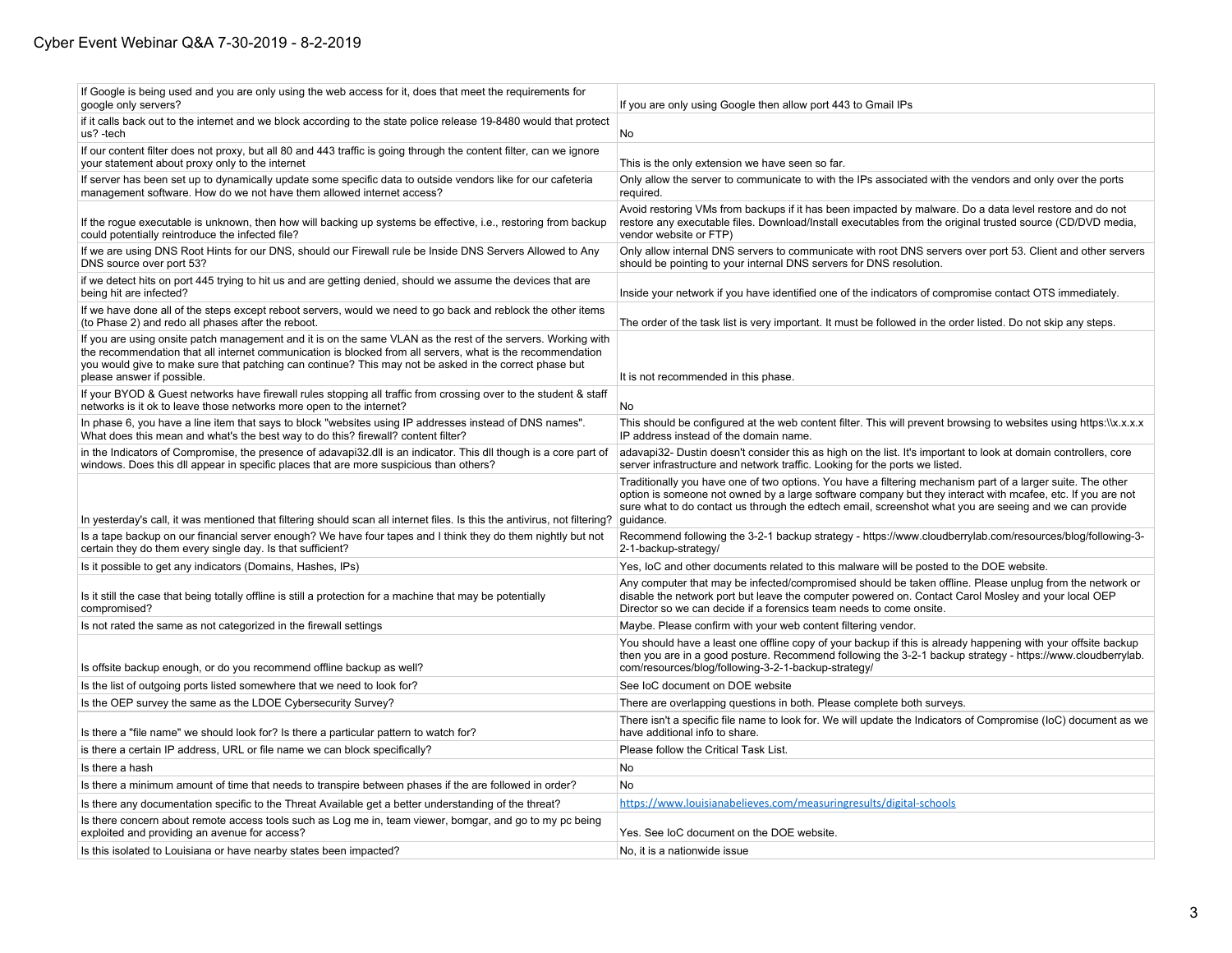## Cyber Event Webinar Q&A 7-30-2019 - 8-2-2019

| Is this strain routable? Can it jump sub nets or gateways?                                                                                                                                                                                                                                                                                                                                                                                                   | Yes.                                                                                                                                                                                                                                                                                                                                                                                                                                               |
|--------------------------------------------------------------------------------------------------------------------------------------------------------------------------------------------------------------------------------------------------------------------------------------------------------------------------------------------------------------------------------------------------------------------------------------------------------------|----------------------------------------------------------------------------------------------------------------------------------------------------------------------------------------------------------------------------------------------------------------------------------------------------------------------------------------------------------------------------------------------------------------------------------------------------|
| It was said earlier that traffic was detected at infected sites outbound to pastebin. Do we know what<br>information if any is being dumped there?                                                                                                                                                                                                                                                                                                           | Pastebin is pulling. If someone is experiencing this contact OTS immediately. We will allocate a forensic<br>resource to you.                                                                                                                                                                                                                                                                                                                      |
| Just so I am clear this is mandatory for all schools entities you listed earlier.                                                                                                                                                                                                                                                                                                                                                                            | It is strongly recommended that this process is followed to protect your Districts/Schools.                                                                                                                                                                                                                                                                                                                                                        |
| Phase six question: What is the suggested best practices to have servers get their updates if they should have<br>zero internet access?                                                                                                                                                                                                                                                                                                                      | After you complete phase six you should be able to facilitate your updates. Contact us and we will advise you<br>on how to accomplish this. Please follow the task list and do not modify it.                                                                                                                                                                                                                                                      |
| please share the information with me. I don't know ports for all our sites or ip addresses we need to specify                                                                                                                                                                                                                                                                                                                                                | https://www.louisianabelieves.com/measuringresults/digital-schools                                                                                                                                                                                                                                                                                                                                                                                 |
| Port 25/587 are for email (SMTP specifically) transmission only, will not enable webmail                                                                                                                                                                                                                                                                                                                                                                     | If you have G-Suite solution then you can allow ports 80, 443 and 4444                                                                                                                                                                                                                                                                                                                                                                             |
| Question on phase 3~5, It has been mentioned not to allow servers access to internet. Any advise on windows<br>update, AV updates, etc.?                                                                                                                                                                                                                                                                                                                     | After you complete phase six you should be able to facilitate your updates. Contact us and we will advise you<br>on how to accomplish this. Please follow the task list and do not modify it. Servers should not have access to<br>the internet.                                                                                                                                                                                                   |
| Recommendation for all off campus windows laptops?                                                                                                                                                                                                                                                                                                                                                                                                           | If they are being used off campus and they are school managed/owned devices the same recommendation<br>applies. Do not bring those devices back into your environment.                                                                                                                                                                                                                                                                             |
| securely is a mitm DNS service that runs its own certs that have be pushed out to local machines                                                                                                                                                                                                                                                                                                                                                             | Not familiar with securely. Screenshot the web configuration page and send it. We will look at it and if we can't<br>figure out how to configure for uncategorized web traffic we can contact the vendor.                                                                                                                                                                                                                                          |
| Should we block flash drives or external media?                                                                                                                                                                                                                                                                                                                                                                                                              | For this attack, we haven't seen any infections from USB drives. Workstations and servers should be<br>configured to not auto-exec anything on a USB drive.                                                                                                                                                                                                                                                                                        |
| Should we disable access to Google Drive for now because we have Drive File Stream?                                                                                                                                                                                                                                                                                                                                                                          | If Google Drive is presented as a network share or is being synced locally to the user's Windows desktop it<br>can be encrypted with Ransomware                                                                                                                                                                                                                                                                                                    |
| So if you can't vendor time until Saturday to help with core router config and assist in FW changes, should the<br>internet be shut down until that time?                                                                                                                                                                                                                                                                                                    | Yes. Shut down the Internet to prevent possible impact. This should be discussed with your administration and<br>a final decision made.                                                                                                                                                                                                                                                                                                            |
| so IOC detection is mostly firewall                                                                                                                                                                                                                                                                                                                                                                                                                          | Dustin stated if you only look at your firewall you are missing some things. Domain controllers are important. If<br>your firewall is giving alerts or any indicators contact us?                                                                                                                                                                                                                                                                  |
| So we have mostly off site servers I.e.: cloud servers do we need to worry about these as well?                                                                                                                                                                                                                                                                                                                                                              | Depends, If your cloud servers are setup to look and feel like a on-premise server and your users have access<br>to these servers via normal Windows services like SMB shares then they can be impacted.                                                                                                                                                                                                                                           |
| So will phase 4 be the phase where we can begin security updates and patches?                                                                                                                                                                                                                                                                                                                                                                                | Yes, If all other phases have been completed.                                                                                                                                                                                                                                                                                                                                                                                                      |
| The Louisiana Association of School Superintendents also has a Toolkit on their website that lists resources<br>for school systems. Please send us any additional information you may have so we may support this effort.                                                                                                                                                                                                                                    | All information is being posted to the Louisiana Believes website. You can link to the site - http://www.<br>louisianabelieves.com/measuringresults/digital-schools                                                                                                                                                                                                                                                                                |
| Theoretical question. Could an LEA with sufficiently small number of windows based machines in their<br>inventory, if they could guarantee all such machines were either powered off, or physically disconnected from<br>the network by cable removal or wireless adapter device disablement, could they maintain internet connection<br>for their non-windows machines if they are a managed networking solution and need to wait on management<br>support? | If you have completed phases 1-6 and want to get online with non-windows machine. That's fine. If you want<br>to come up with an option other than following phases 1-6 that is your decision but you accept the risk. We<br>don't want anyone experiencing what the districts that have been compromised have gone through. If you<br>complete phase 1 and want to follow another path other than laid out in phases 1-6 then reach out to Carol. |
| To clarify, if a system is powered off, unplugged. It needs to be plugged in and turned on, and then rebooted?                                                                                                                                                                                                                                                                                                                                               | If you know for a fact that device has not been plugged up then you do not need to power on then off again<br>then reboot.                                                                                                                                                                                                                                                                                                                         |
| We are a google school - do we need to back up these files? I have asked all office staff and personnel to<br>back-up info on their computers to external hard drives - is this sufficient?                                                                                                                                                                                                                                                                  | Please contact your Google Rep for guidance/recommendation on backing up data store in Google.                                                                                                                                                                                                                                                                                                                                                     |
| We are a small school who uses a contractor for our security. What do we need to do specifically?                                                                                                                                                                                                                                                                                                                                                            | Provide the Critical Task list to the contractor that manages your firewall for them to implement. You will need<br>to provide the contractor with the IP ranges of any domains you need to communicate with in each Phase of<br>the task list.                                                                                                                                                                                                    |
| We are being asked if staff can use Starbucks or other hotspot solutions in the time being. is that advised?                                                                                                                                                                                                                                                                                                                                                 | We do not advice that at this point in time.                                                                                                                                                                                                                                                                                                                                                                                                       |
| We have 2 backup servers that are scheduled offline by scripts at different times (e.g. they are not online at<br>same time) - one backups on weekdays, then we have the other one come online on the weekend. Then they<br>upload all backups encrypted to google drive. Is this an acceptable solution? What is best practices for<br>backups in windows environment?                                                                                      | If those backup servers are inside your data center, they are not "offline". They are not offline unless you log<br>on to a portal or backup on a different network. Going to the cloud is an excellent idea, as long as they have<br>multiple versions of the backup.                                                                                                                                                                             |
| We have State Placement Testing through Thursday. If we allow the state IP ranges, will they be able to test?                                                                                                                                                                                                                                                                                                                                                | That is not hosted through the state servers so we will have to get the IP addresses. Please email<br>EdTech@la.gov if you need these IPs.                                                                                                                                                                                                                                                                                                         |
| we have users trying to get to the LAGov Data Warehouse and the ECC system. The LA whitelist you gave us<br>doesn't seem to completely cover these systems. Do you have additional IPs that can help us properly<br>whitelist these features for LAGov?                                                                                                                                                                                                      | Will reach out and get this information. Will add it as an update to incident prevention checklist on https://www.<br>louisianabelieves.com/measuringresults/digital-schools                                                                                                                                                                                                                                                                       |
| We have users who are not able to access LASERS, eGRANT?                                                                                                                                                                                                                                                                                                                                                                                                     | Looking in to all the state IPs                                                                                                                                                                                                                                                                                                                                                                                                                    |
| We use primarily Google Suite for Education for our file services (not MS Server file shares). What is the<br>proscribed backup/restore process for Suite files?                                                                                                                                                                                                                                                                                             | Please contact your Google Rep for guidance/recommendation on backing up data store in Google                                                                                                                                                                                                                                                                                                                                                      |